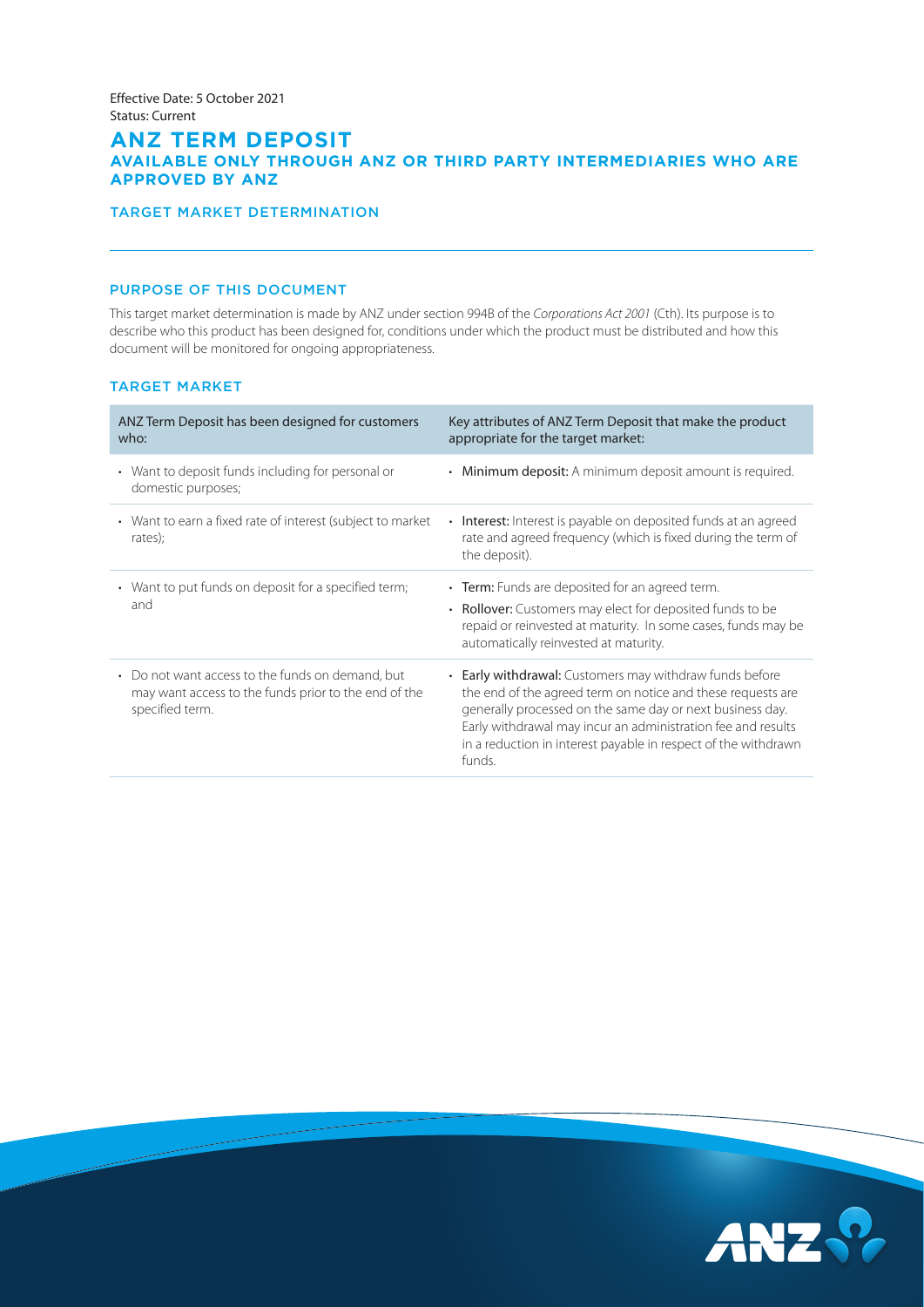## DISTRIBUTION CONDITIONS

ANZ applies the following conditions and restrictions to the distribution of ANZ Term Deposit so that the product is likely to be provided to customers in the target market.

|                             | Condition                                                                                                                                                                                                                                                                                                                                                                                                                                                                                                                                                                                                                                                                                                                                                                                                                                                                                                                                                                                                       | Why do we do this?                                                                                                                                                                                                                                                                                                                                                                                                                                                                                                                                                                                                                                                                                                                                               |
|-----------------------------|-----------------------------------------------------------------------------------------------------------------------------------------------------------------------------------------------------------------------------------------------------------------------------------------------------------------------------------------------------------------------------------------------------------------------------------------------------------------------------------------------------------------------------------------------------------------------------------------------------------------------------------------------------------------------------------------------------------------------------------------------------------------------------------------------------------------------------------------------------------------------------------------------------------------------------------------------------------------------------------------------------------------|------------------------------------------------------------------------------------------------------------------------------------------------------------------------------------------------------------------------------------------------------------------------------------------------------------------------------------------------------------------------------------------------------------------------------------------------------------------------------------------------------------------------------------------------------------------------------------------------------------------------------------------------------------------------------------------------------------------------------------------------------------------|
| Channel                     | ANZ Term Deposit can only be provided to customers<br>through the following channels:<br>• ANZ Branches:<br>• ANZ Private:<br>• ANZ Customer Contact Centre;<br>• ANZ Digital <sup>1</sup> ; and<br>• ANZ approved 'third party intermediaries' <sup>2</sup> .<br><sup>1</sup> This may include anz.com, ANZ App and ANZ Internet Banking.<br><sup>2</sup> Financial planners, accountants, stockbrokers, industry superfunds, SMSF<br>Administrators and fixed interest brokers, or other approved third parties.                                                                                                                                                                                                                                                                                                                                                                                                                                                                                              | So that ANZ only considers providing<br>ANZ Term Deposit if the customer's<br>application is received through<br>channels that are subject to appropriate<br>conditions, controls and/or monitoring<br>by ANZ.                                                                                                                                                                                                                                                                                                                                                                                                                                                                                                                                                   |
| Training &<br>Accreditation | ANZ Term Deposit can only be provided to customers by<br>ANZ directly or through the following persons:<br>• authorised ANZ staff who are accredited and trained; and<br>• third party intermediaries who are approved by ANZ,<br>including that have an agreement with ANZ and that<br>they comply with the requirements of that agreement.                                                                                                                                                                                                                                                                                                                                                                                                                                                                                                                                                                                                                                                                    | So that:<br>• checks are conducted on matters like<br>qualifications and past conduct for<br>ANZ staff involved in the distribution<br>of ANZ products;<br>• ANZ staff responsible for providing<br>products understand the distribution<br>process they are required to comply<br>with when distributing ANZ products,<br>as well as the legislative framework<br>relevant to their activities;<br>• third party intermediaries have an<br>agreement with ANZ under which<br>they are authorised to arrange to<br>issue ANZ Term Deposit and comply<br>with the requirements under that<br>agreement; and<br>• third party intermediaries are licensed<br>or regulated by an applicable<br>regulator (such as ASIC) or are exempt<br>from any such requirement. |
| Process                     | ANZ Term Deposit can only be provided to customers by:<br>• for initial issuance:<br>- via ANZ Channels - following ANZ's customer<br>application and product selection process, including<br>making relevant enquiries into the customer's product<br>needs; or<br>- via authorised third party intermediaries - following<br>ANZ's account issuance process, including receipt from<br>the intermediary of a compliant customer application<br>to open the account in the name of the customer;<br>• for issuance on rollover, sending a reminder to the<br>customer to confirm instructions on upcoming maturity,<br>and:<br>- if the customer has responded to the reminder<br>(including via the Intermediary), then in accordance<br>with those instructions; or<br>- if the customer has not responded but:<br>• has provided previous instructions, then in<br>accordance with those instructions; or<br>• has not provided previous instructions, then in<br>accordance with the terms and conditions. | So that enquiries are made to determine<br>whether the product meets the likely<br>needs, financial situation and objectives<br>of the customer.                                                                                                                                                                                                                                                                                                                                                                                                                                                                                                                                                                                                                 |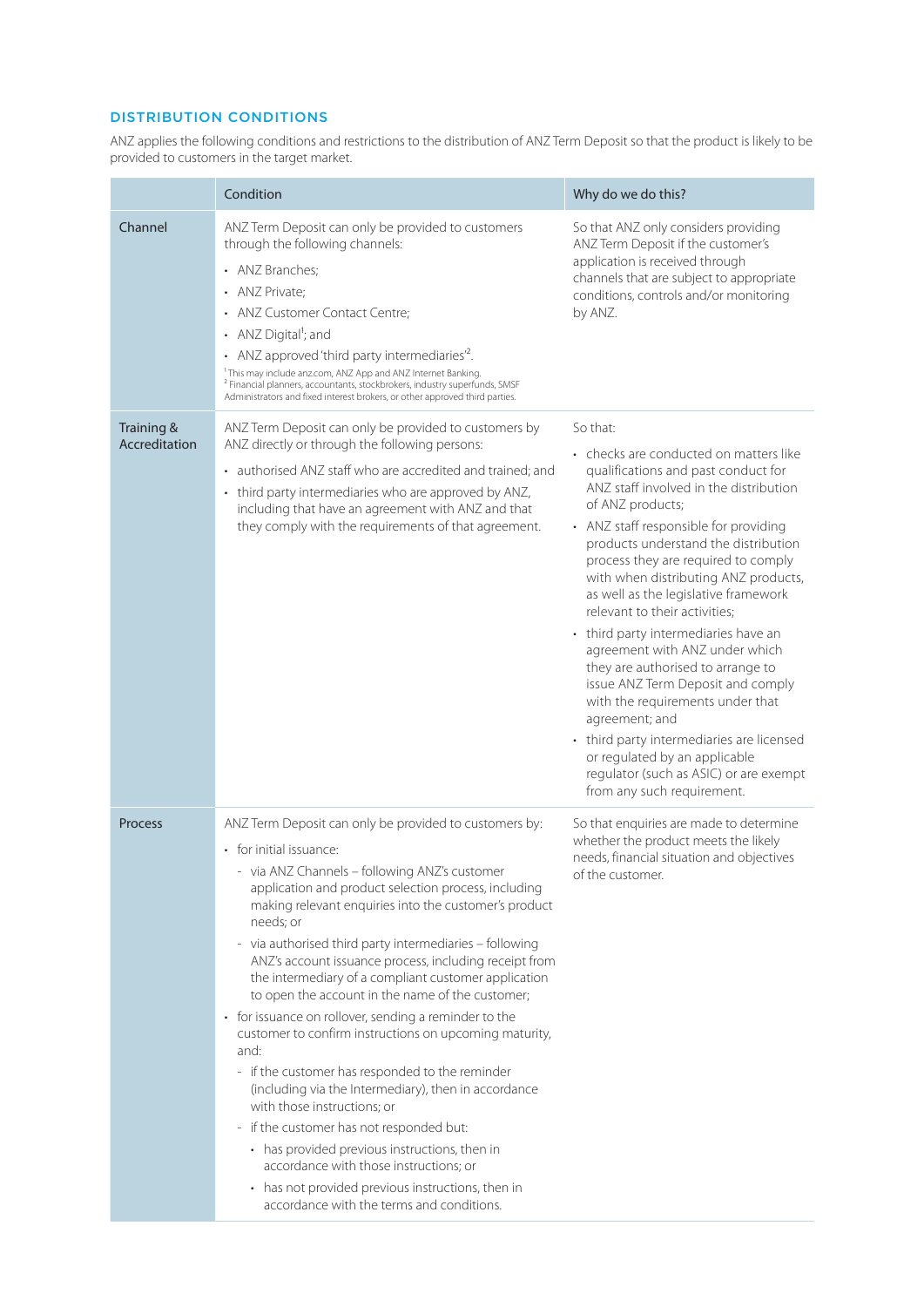### REVIEW THE TARGET MARKET DETERMINATION (TMD)

ANZ will review the TMD periodically to ensure it remains appropriate.

| Periodic Reviews of the TMD | Timing                                                          |
|-----------------------------|-----------------------------------------------------------------|
| • Initial review            | • No later than 18 months from the date the TMD is made.        |
| • Subsequent ongoing review | • No later than 18 months from the date of the previous review. |

### Review Triggers

In addition, ANZ will review this document earlier if one or more of the following occurs, where they reasonably suggest that the TMD is no longer appropriate:

- There is a material change to the product or its distribution.
- There is a change in law or its application, a change in relevant industry code, an AFCA determination, a court decision, or ASIC or other regulatory guidance (including APRA requirements) that materially affects the product.
- There is a significant increase beyond expected levels in complaints or disputes, or a significant change in the nature of complaints or disputes relating to either the product or a third party intermediary (including its authorised third parties) so far as it relates to the product.
- ANZ has information about either:
	- the way in which the product is being distributed, operating or being used by customers that reasonably suggests the TMD is no longer appropriate; or
	- the way in which a third party intermediary (including its authorised third parties) is operating, so far as it relates to the product, that reasonably suggests the TMD is no longer appropriate.
- Any other event occurs or information is received (for example, significant dealings in the product that are not consistent with the TMD) that reasonably suggests the TMD is no longer appropriate.

#### REPORTING

Regulated persons must provide the following information to ANZ:

| Category   | Description                                                                                                                                                                                                                                                                                                       | Reporting period           | Reporting timeframe                                                                                          |
|------------|-------------------------------------------------------------------------------------------------------------------------------------------------------------------------------------------------------------------------------------------------------------------------------------------------------------------|----------------------------|--------------------------------------------------------------------------------------------------------------|
| Complaints | • Whether any complaints relating to the product<br>were received during the reporting period; and<br>$\cdot$ If so:<br>- the number of complaints received during<br>the reporting period; and<br>- the substance of those complaints and any<br>general feedback relating to the product or<br>its performance. | Every calendar<br>quarter. | As soon as practicable<br>and in any case within<br>10 business days of<br>the relevant reporting<br>period. |